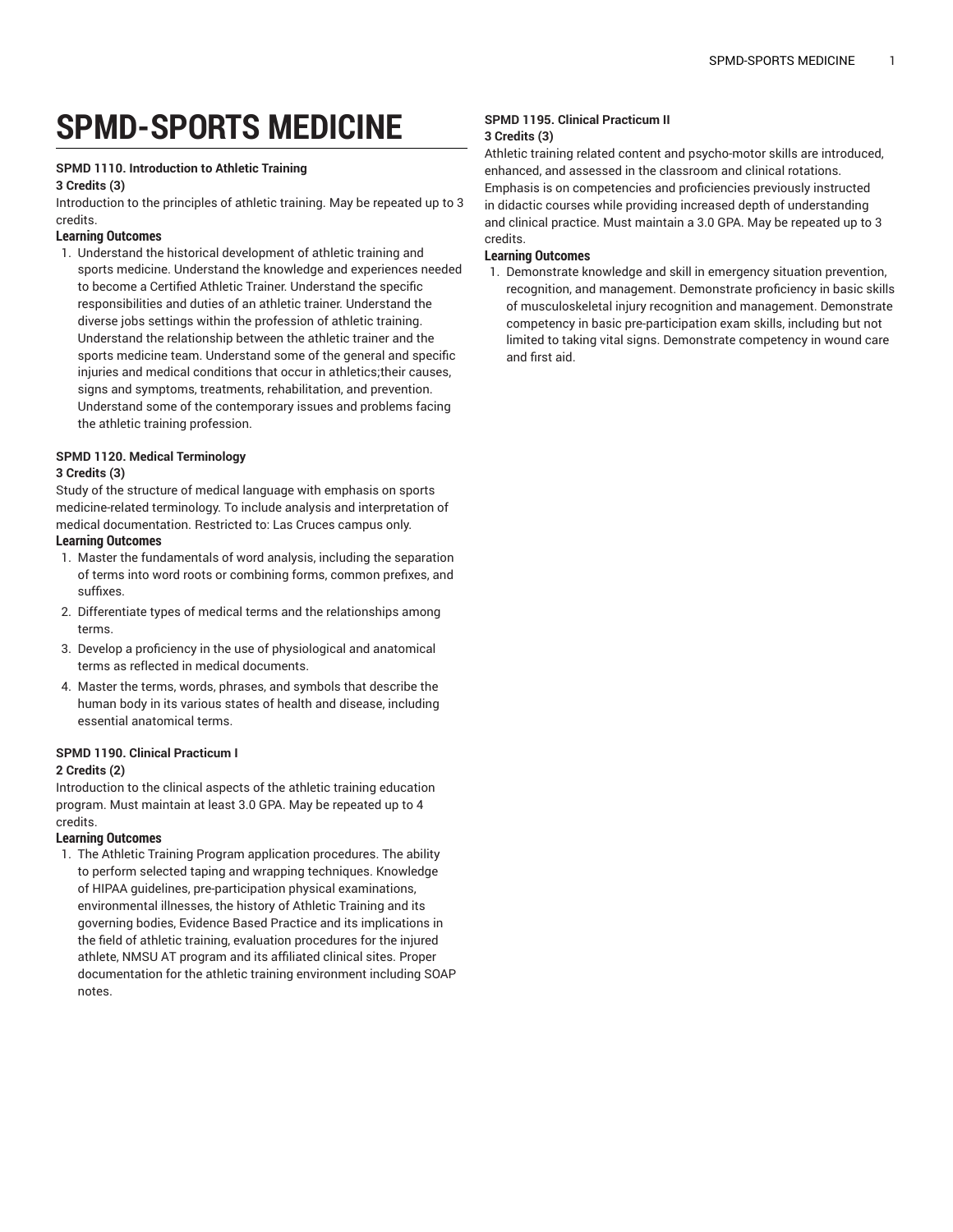# **SPMD 1310. Introduction to Kinesiology**

#### **3 Credits (3)**

An introduction to the field of Kinesiology which will explore areas such as exercise physiology, sport and exercise psychology, motor behavior, biomechanics, strength and conditioning, exercise prescription, as well as professional and graduate programs, and allied health and applied careers opportunities.

## **Learning Outcomes**

## **SPMD 1350. Social Foundations of Physical Activity 3 Credits (3)**

Historical and cultural foundations and vocational, scientific, and educational data on careers in health education, physical education, and recreation.

### **Learning Outcomes**

1. Improve students' knowledge of foundations of physical education. (Research) (Standard 4 j, k, l, m, o, p) Improve students' abilities to analyze current physical activity issues based on historical, philosophical, sociological, and psychological perspectives. (Research) (Standard 4 l, m, e, g) Improve students' knowledge of and ability to critically analyze how gender, race, social class, sexual orientation, and ability issues affect physical education and performance programs. (Research, Diversity) (Standard 4j, k, l, m, o; Standard 2 d, g, j, f, k) Improve students' knowledge of forces influencing the development of physical education programs. In particular, attitudes, values, and beliefs about gender, race, social class, sexual orientation, and ability, etc. (Diversity, Practitioners, Reflection, Pedagogy) (Standard 1 a, b, h, I; Standard 4 j, k, l, m, o; Standard 2 a, d, g, j, f, k) Improve students' knowledge of strategies for becoming an advocate in the school and/or community to promote a variety of physical activity opportunities. (Practitioners) (Standard 2 m, n; Standard 3 n, o, p, q, r; Standard 10 d, j, p Improve students' knowledge of current educational issues and trends. In particular, socio-cultural issues that affect educational, fitness, and sports settings. (Diversity, Research) (Standard 4 j, k, l, m,o, p Standard 9 a, c, e, f m, n) Improve students' knowledge of how students' learning is influenced by individual experiences, talents, and prior learning, including language and family/community values and conditions. (Diversity, Research) (Standard 1 b, h, I; Standard 2 d, g, j, k, m, n, o; Standard 3 l) Improve students' knowledge of the impact of international changes on the content of physical education, fitness, and sports programs. (Research) (Standard 4 j, k, l, m, o, p) Improve students' ability to critically analyze how gender, race, sexuality and social class issues affect how we view the body, and how these views can affect students' health and participation in physical education, fitness, and sports programs. (Diversity, Reflection) (Standard 2 d, g, j, f, k, m, o) 1 Improve students' ability to become critically aware of how their feelings, beliefs, and values in relation to gender, race, social class, sexual orientation, and ability issues will affect their abilities to work as professionals in the fields of physical education, sport, or fitness. (Diversity, Reflection) (Standard 2d, g, j, f, k, m, o Standard 9 e, d, g, I, m) 1 Improve students' knowledge of and ability to critically analyze cultural stereotypes of diverse populations of people. (Diversity) (Standard 2 d, g, j, f, k, m, o) 1 Improve students' knowledge of how cultural stereotypes influence the development of physical education, fitness and sport programs. (Research, Diversity) (Standard 2 d, g, j, f, k, m, o; Standard 4 j, k, m, o, p, q Standard 8 p) 1 Improve students' knowledge of how groups influence individuals, and how individuals influence groups in a democratic society. (Diversity) (Standard 2 d, g, j, f, k, m, o; Standard 4 m, p;) 1 Improve students' abilities to communicate in ways that demonstrate sensitivity to all learners. (Diversity, Effectiveness) (Standard 1 d, h, I; Standard 2 d, g, j, f, k, m, o) 1 Students will demonstrate through writing the ability to apply the issues discussed in class to their specific fields in ways that benefit society. (Evaluation) (Standard 9 e, g, I, m) 1 Students

#### **SPMD 2130. Emergency Response in Sports Medicine 2 Credits (2)**

Designed to provide knowledge and experience in emergency care procedures, blood borne pathogens, and first aid. Students will receive certification in CPR/AED for the Professional Rescuer and in First Aid, upon successful completion of course. May be repeated up to 4 credits. **Prerequisite:** Consent of Instructor.

### **Learning Outcomes**

1. Identify the individuals involved in the Emergency Response Team Construct the components of an effective emergency Action Plan Assess the scene and patient during an emergency situation Demonstrate proper universal precautions and wound care Demonstrate effective Cardiopulmonary Resuscitation, AED use Demonstrate effective Rescue Breathing Airway Management techniques Demonstrate effective splinting techniques Demonstrate understanding of the techniques utilized in cervical stabilization Identify components of acute care for general medical and orthopedic emergencies.

#### **SPMD 2210. Anatomy and Physiology I 3 Credits (3)**

Detailed study of the structure and function of the human musculoskeletal, cardiovascular, respiratory, and peripheral nervous systems. Designed specifically for students interested in allied health professions.

## **Learning Outcomes**

1. The student will learn and identify bones, connective tissue, joints and muscular structures of the human body. The student will study joints and associated structures of the body. The student will learn about skeletal muscle, origins, insertions, and actions. The student will learn about the fundamentals of the nervous system and associated structures. The student will learn about smooth and cardiac muscle and their association actions. The student will learn the structures associated with the cardiovascular system (heart and blood vessels). The student will learn the location of all visceral organs. Evaluation of knowledge is determined through practical identification of anatomical structures via written opened ended exams.

## **SPMD 2210L. Anatomy and Physiology Laboratory 1 Credit (1P)**

Students will engage in activities designed to enhance appreciation of the anatomical structures related to the content areas for SPMD 2210. Restricted to Las Cruces campus only.

## **Learning Outcomes**

1. The student will learn and identify bones, connective tissue, joints and muscular structures of the human body. The student will study joints and associated structures of the body. The student will learn about skeletal muscle, origins, insertions, and actions. The student will learn about the fundamentals of the nervous system and associated structures. The student will learn about smooth and cardiac muscle and their association actions. The student will learn the structures associated with the cardiovascular system (heart and blood vessels). The student will learn the location of all visceral organs. Evaluation of knowledge is determined through practical identification of anatomical structures via written opened ended exams.